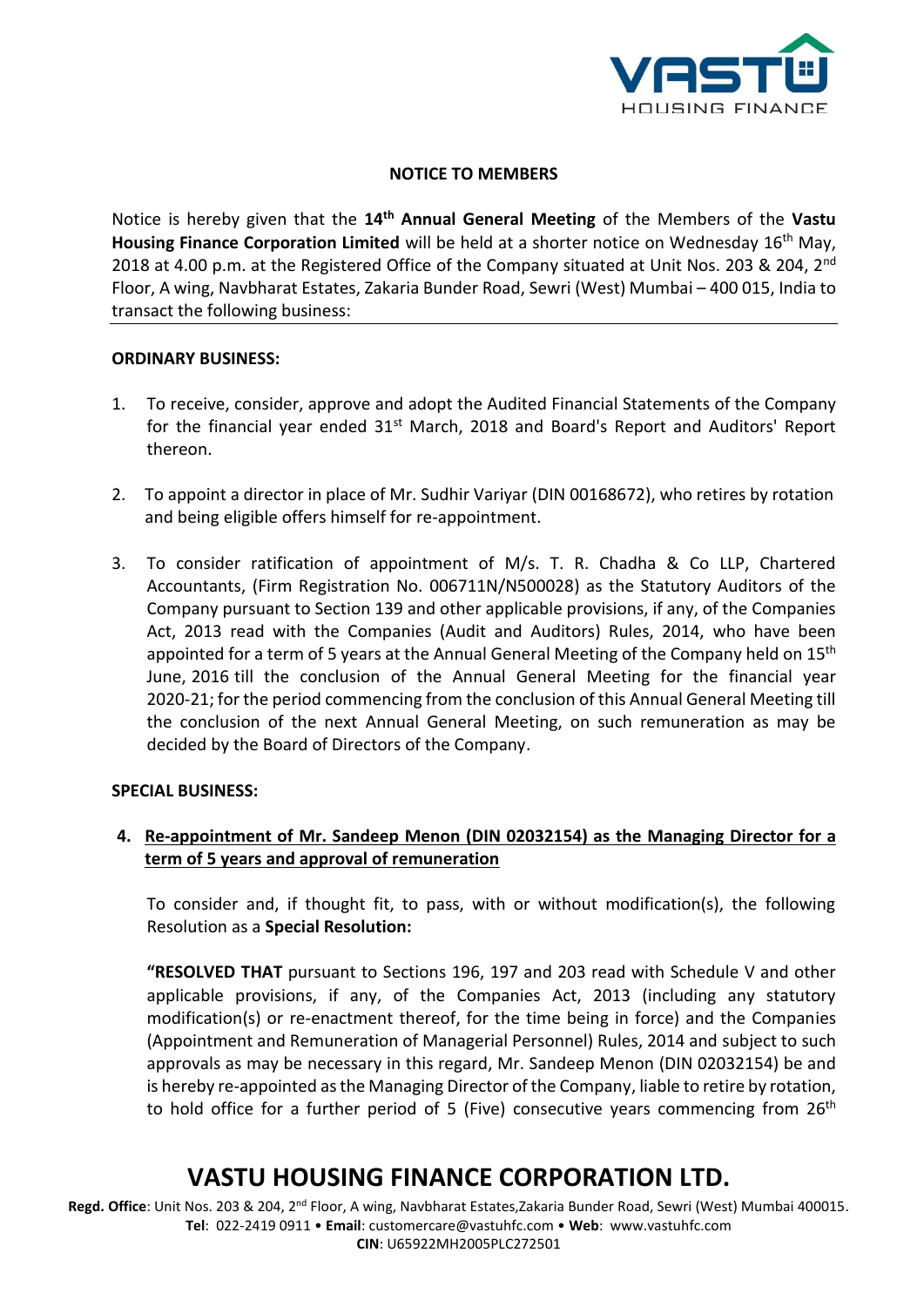

August, 2018 till 25<sup>th</sup> August, 2023 on such terms and conditions as specified in the Explanatory Statement pursuant to Section 102(1) of the Companies Act, 2013 annexed to this Notice and at a remuneration as under for a period of 3 (Three) consecutive years commencing from 26<sup>th</sup> August, 2018 till 25<sup>th</sup> August, 2021:

| Sr. | <b>Particulars</b>                 | Amount      |  |
|-----|------------------------------------|-------------|--|
| No. |                                    | (in INR)    |  |
| 1.  | <b>Basic Salary</b>                | 60,00,000   |  |
| 2.  | <b>House Rent Allowance</b>        | 30,00,000   |  |
| 3.  | Leave Travel Allowance             | 10,00,000   |  |
| 4.  | <b>Other Allowance</b>             | 24,91,400   |  |
| 5.  | <b>Provident Fund Contribution</b> | 7,20,000    |  |
| 6.  | Gratuity                           | 2,88,600    |  |
| 7.  | <b>Other Reimbursement</b>         | 15,00,000   |  |
|     | <b>Total</b>                       | 1,50,00,000 |  |

with liberty to the Board of Directors and/or the Nomination and Remuneration Committee of the Company to alter and vary the terms and conditions of the said appointment and/ or remuneration in such manner so as not to exceed the applicable limit specified in Section 197 of the Companies Act, 2013 read with Schedule V of the Companies Act, 2013 (including any statutory modification or re-enactment thereof, for the time being in force), as may be agreed to between the Board of Directors and/or Nomination and Remuneration Committee and Mr. Sandeep Menon.

**RESOLVED FURTHER THAT** in event of no profits or inadequacy of profits, in any financial year, during the term of Mr. Sandeep Menon, the Company shall pay Mr. Sandeep Menon, the existing remuneration as minimum remuneration by way of salary, perquisites and / or allowance, performance based rewards/ incentives exceeding the limit laid down in Schedule V to the Companies Act, 2013, as applicable to the Company or such other limits, as may be prescribed by the Central Government from time to time as to minimum remuneration and in compliance with provisions stipulated therein subject to the ,prior approval of the Central Government if and to the extent necessary.

**RESOLVED FURTHER THAT** if required, necessary approval of the members be obtained for exceeding the limits prescribed under the Companies Act, 2013.

**RESOLVED FURTHER THAT** based on the recommendation of the Nomination and Remuneration Committee and the Board of Directors:

a) Managerial remuneration of INR 1,50,00,000/- (Rupees One Crore Fifty Lakhs only) per annum as Cost to Company and

# **VASTU HOUSING FINANCE CORPORATION LTD.**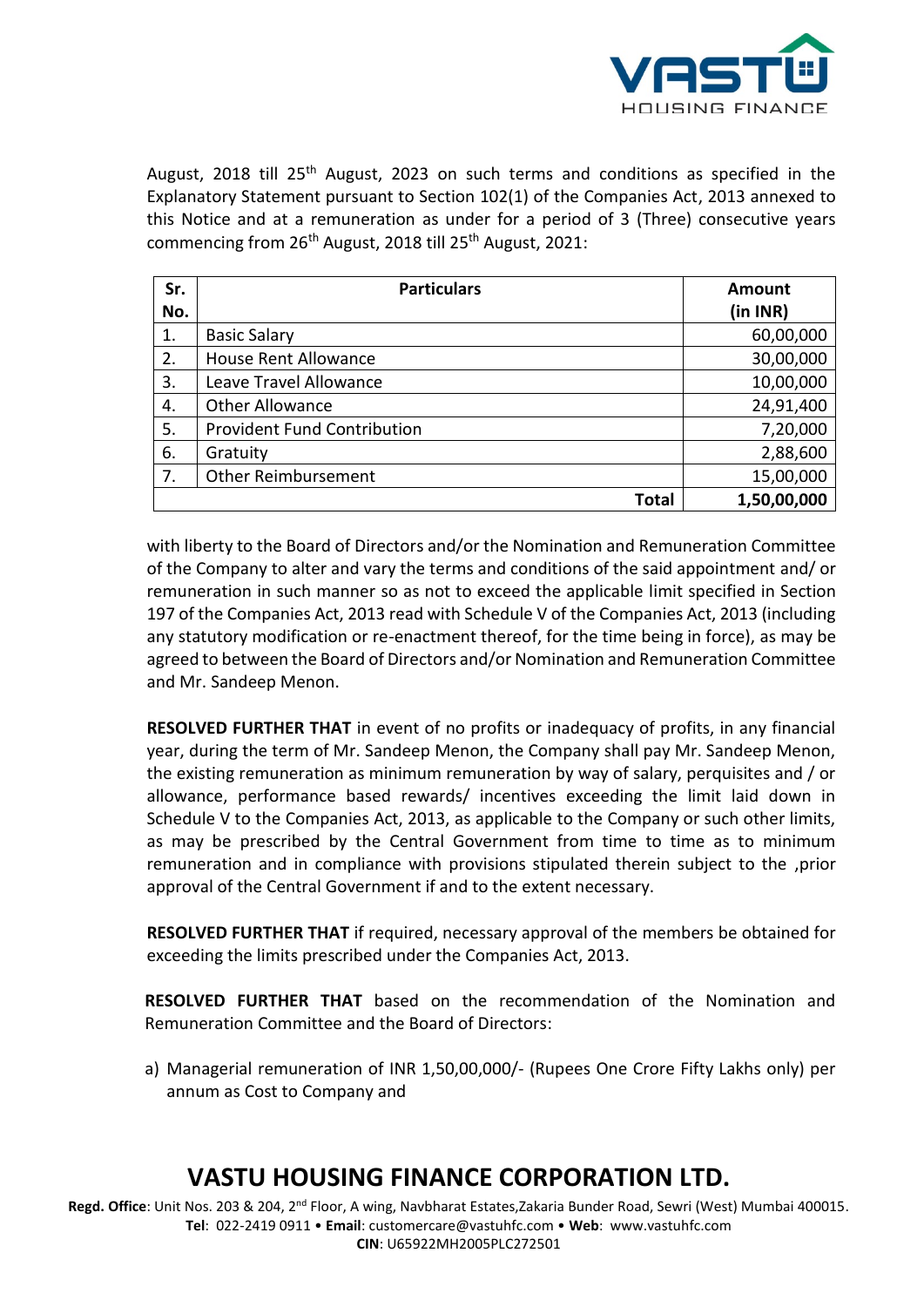![](_page_2_Picture_0.jpeg)

b) One-time performance incentive of INR 1,25,00,000/- (Rupees One Crore Twenty Five Lakhs)

be paid to Mr. Sandeep Menon, Managing Director for the Financial Year 2017-18.

**RESOLVED FURTHER THAT** Directors of the Company be and are hereby severally authorized to do and perform all such acts, deeds, matters and things, as may be considered necessary, desirable or expedient to give effect to this resolution."

### **5. Approval of Borrowing limits under Section 180(1)(c) of the Companies Act, 2013**

To consider and, if thought fit, to pass, with or without modification(s), the following Resolution as a **Special Resolution:**

**"RESOLVED THAT** in supersession of the resolution passed at the Annual General Meeting held on 10<sup>th</sup> May, 2017 and pursuant to Section 180(1)(c) and other applicable provisions, if any, of the Companies Act, 2013, including any statutory modification(s) or re-enactment(s) thereof, approval of the members of the Company be and is hereby accorded to the Board of Directors of the Company and/or the Borrowing and Investment Committee of the Board; to borrow from time to time, any sum or sums of money for the business of the Company from various entities (natural or artificial), including but not limited to financial institutions, co-operative banks, banks, association of persons and other body corporates; by way of advances, loans, issue of debentures/ bonds and/ or other instruments or otherwise, including by way of external commercial borrowings in foreign denominated currencies from any foreign sources/foreign countries as prescribed by statutory guidelines in this regard, if any, in such manner and upon such terms and conditions and with or without security, as may be deemed necessary and prudent by the Board or the Committee for the purposes of the Company, which, together with the money or monies already borrowed by the Company (apart from temporary loans obtained or to be obtained from the Company's bankers in the ordinary course of business) and outstanding may exceed the aggregate paidup share capital of the Company and its free reserves, provided however that the total amount up to which monies may be borrowed by the Board of Directors or the Borrowing and Investment Committee and outstanding at any time, shall not exceed the limit of INR 20,00,00,00,000/- (Rupees Two Thousand Crore only).

**RESOLVED FURTHER THAT** Board of Directors of the Company and/or ALCO Committee be and are hereby severally authorised to submit annual borrowing plan not exceeding INR 20,00,00,00,000/- (Indian Rupees Two Thousand Crore only) to the National Housing Bank ("NHB") for availing refinance facility.

**RESOLVED FURTHER THAT** Directors of the Company, be and are hereby severally authorised to do all such acts, deeds, matters and things as may be necessary expedient and incidental thereto for giving effect to this resolution."

## **VASTU HOUSING FINANCE CORPORATION LTD.**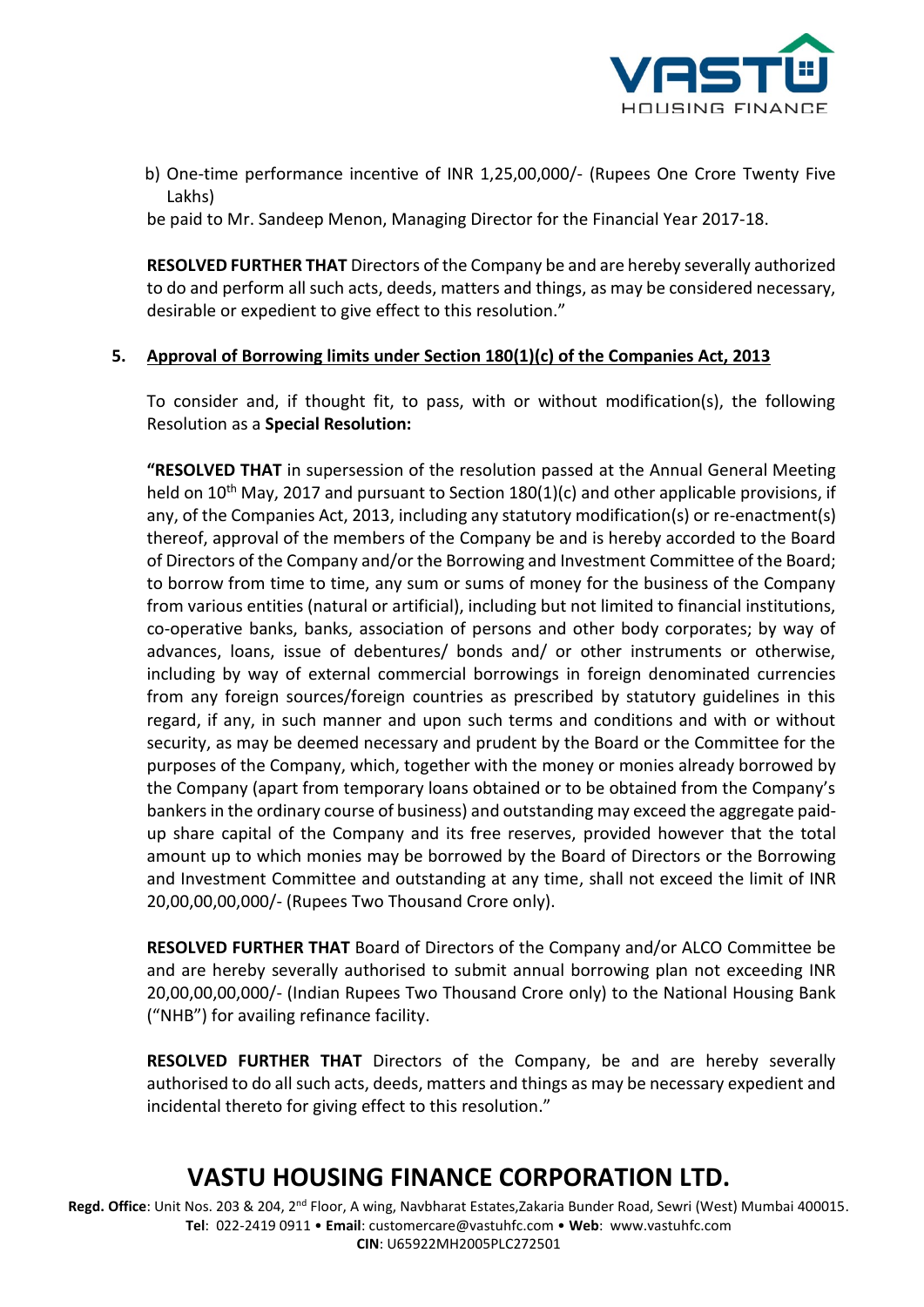![](_page_3_Picture_0.jpeg)

### **6. Creation of charge on properties of the Company pursuant to Section 180(1)(a) of the Companies Act, 2013**

To consider and, if thought fit, to pass, with or without modification(s), the following Resolution as a **Special Resolution:**

"**RESOLVED THAT** in supersession of the resolution passed at the Annual General Meeting held on 10<sup>th</sup> May, 2017 and pursuant to Section 180(1)(a) and other applicable provisions if any, of the Companies Act, 2013 including any statutory modification(s) or reenactment(s) thereof, consent of the members of the Company be and is hereby accorded to pledge, mortgage and/or charge in all or any part of the moveable or immovable properties of the Company and the whole or part of the undertaking of the Company of every nature and kind whatsoever and/or create a floating charge on all or any movable properties of the Company and the whole of the undertaking of the Company; to or in favour of Banks, Financial Institutions, any other lenders or debenture trustees to secure the amount borrowed by the Company or any third party from time to time for the due payment of the Principal together with interest, charges, costs, expenses and all other monies payable by the Company or any third party in respect of such borrowings provided that the maximum extent of the indebtedness secured by the properties of the Company does not exceed INR 20,00,00,00,000/- (Rupees Two Thousand Crore only).

**RESOLVED FURTHER THAT** Directors of the Company be and are hereby severally authorized to do such acts, deeds, things and execute all such documents, undertakings as may be necessary for giving effect to the above resolution."

#### **7. Private Placement of Non-convertible Debentures and/or other Debt securities**

To consider and, if thought fit, to pass, with or without modification(s), the following Resolution as **Special Resolution:**

**"RESOLVED THAT** pursuant to the provisions of Sections 42, 71 and all other applicable provisions, if any, of the Companies Act, 2013 read with Rule 14 of the Companies (Prospectus and Allotment of Securities) Rules, 2014, the Securities and Exchange Board of India (Issue and Listing of Debt Securities) Regulations, 2008, the Securities and Exchange Board of India (Listing Obligations and Disclosure Requirements) Regulations, 2015 and other applicable regulations and guidelines, Foreign Exchange Management Act & Reserve Bank of India Guidelines, the Memorandum of Association and the Articles of Association of the Company and any statutory modifications, re-enactments or amendments from time to time to the above mentioned regulations and rules and clarifications issued thereon from time to time and subject to other applicable laws, rules, regulations, guidelines, notifications and circulars issued by various competent authorities / bodies, whether in India or abroad,

# **VASTU HOUSING FINANCE CORPORATION LTD.**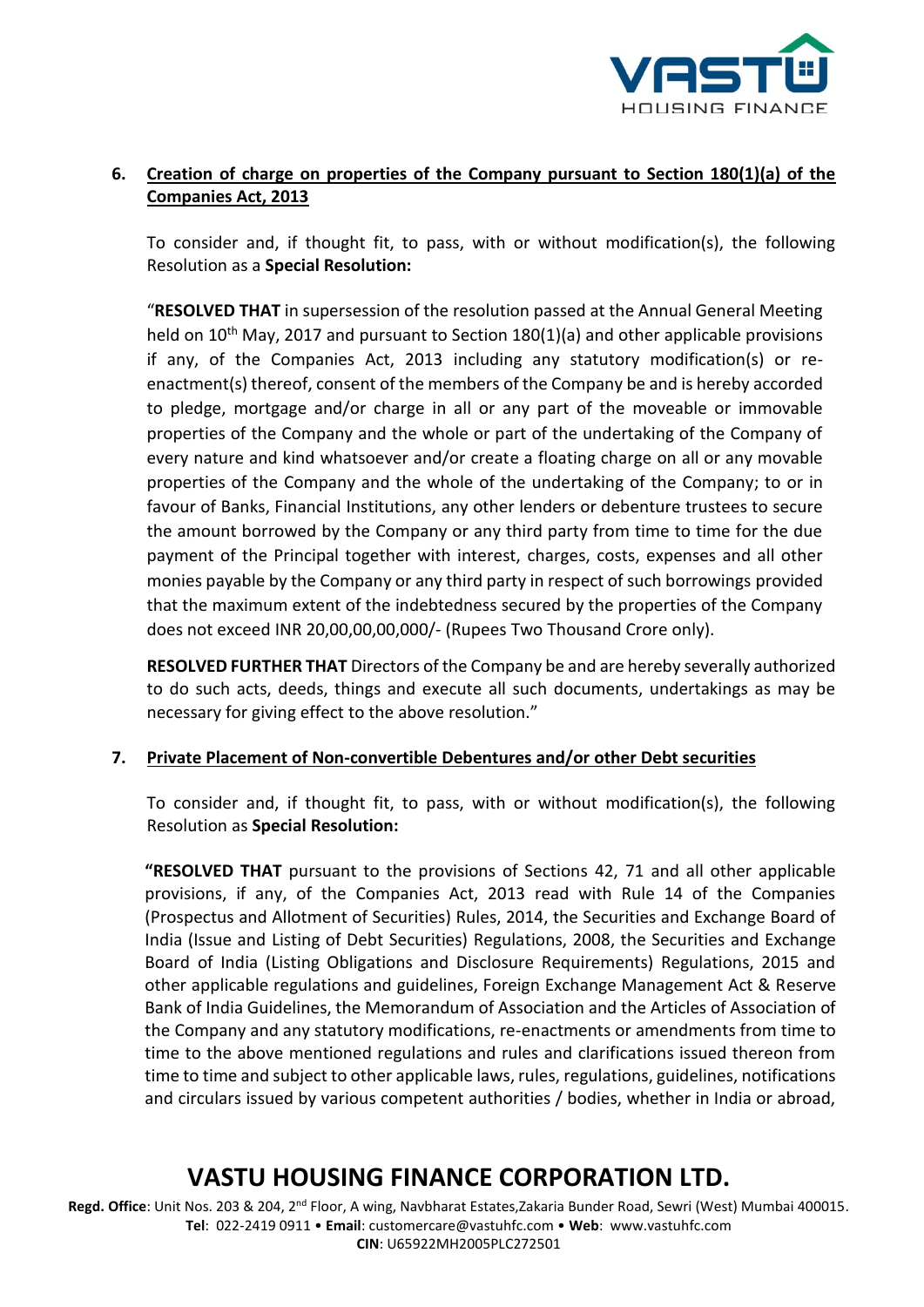![](_page_4_Picture_0.jpeg)

the consent of the Company be and is hereby accorded to the Board of Directors (hereinafter referred to as "Board", which term shall include any Committee thereof which the Board may have constituted to exercise its powers including the powers conferred by this Resolution) of the Company, to raise funds through Private Placement of Unsecured / Secured Redeemable Non-Convertible Debentures / Bonds ("NCDs") for an amount not exceeding INR 20,00,00,00,000/- (Rupees Two Thousand Crores only) to eligible investors (whether residents, non-residents, institutions, banks, incorporated bodies, mutual funds, venture capital funds, financial institutions, individuals, trustees, stabilizing agents or otherwise and whether or not such investors are members of the Company), either in Indian Rupees or an equivalent amount in any foreign currency, in one or more tranches during the period of one year from the date of passing of this Annual General Meeting till 15<sup>th</sup> May, 2019 at such price and on such terms and conditions as the Board may from time to time determine proper and beneficial and as may be mutually agreed between the Board and the Investors."

**RESOLVED FURTHER THAT** for the purpose of giving effect to any offer, invitation, issue or allotment through private placement of NCDs, the Board and/or the Borrowing and Investment Committee of the Board; be and is hereby authorised on behalf of the Company to do all such acts, deeds, matters and things as it may, in absolute discretion, deem necessary or desirable for such purpose, including without limitation, the determination of the terms thereof, finalizing the form / placement documents / offer letter, timing of the issue(s), including the class of investors to whom the NCDs are to be allotted, number of NCDs to be allotted in each tranche, issue price, redemption, rate of interest, redemption period, allotment of NCDs, appointment of lead managers, arrangers, debenture trustees and other agencies, entering into arrangements for managing the issue, issue placement documents and to sign all deeds, documents and writings and to pay any fees, remuneration, expenses relating thereto and for other related matters and with power on behalf of the Company to settle all questions, difficulties or doubts that may arise in regard to such offer(s) or issue(s) or allotment(s) as it may, in its absolute discretion, deem fit."

**RESOLVED FURTHER THAT** the Board be and is hereby authorised to further delegate all or any of the powers in aforesaid matters to the officials of the Company, in such manners as the Board may in its absolute discretion deem fit."

### **8. Authority to make Investments under Section 186 of the Companies Act, 2013**

To consider and, if thought fit, to pass, with or without modification(s), the following Resolution as **Special Resolution:**

**"RESOLVED THAT** pursuant to the provisions of Section 186 of the Companies Act, 2013, and other applicable provisions, if any, of the Companies Act, 2013 and the rules made thereunder (including any amendment(s) thereto or re-enactment(s) thereof for the time

## **VASTU HOUSING FINANCE CORPORATION LTD.**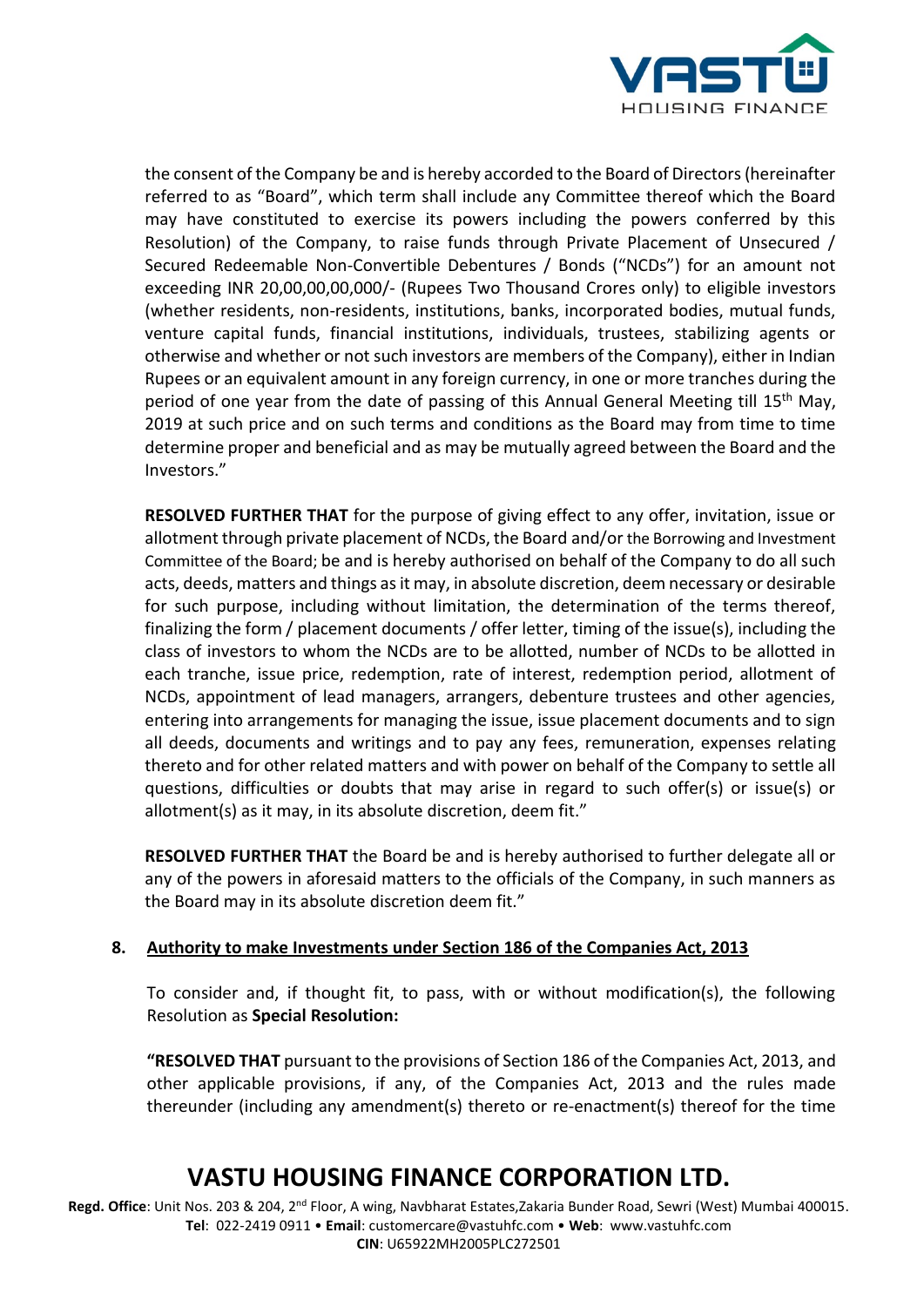![](_page_5_Picture_0.jpeg)

being in force) and the Memorandum of Association of the Company; the approval of the members of the Company be and is hereby accorded to the Board of Directors of the Company for making investment(s) by way of subscription, purchase or otherwise, securities of any body corporate; from time to time in one or more tranches, upto an aggregate amount not exceeding INR 500,00,00,000/- (Rupees Five Hundred Crores only) outstanding at any time notwithstanding that the aggregate of such investments so far made or to be made are in excess of the limits prescribed under Section 186 of the Companies Act, 2013.

**RESOLVED FURTHER THAT** in case of divestment of the investment, the Board of Directors of the Company be and are hereby authorized to sign the necessary applications, papers, forms, documents etc. for effective implementation of decision of divestment taken by the Company from time to time.

**RESOLVED FURTHER THAT** for the purpose of giving effect to the above, Directors of the Company be and are hereby severally authorised to take such steps as may be necessary for obtaining approvals, statutory or otherwise, in relation to the above and to settle all matters arising out of and incidental thereto and to sign and to execute deeds, applications, documents and writings that may be required, on behalf of the Company and generally to do all such acts, deeds, matters and things as may be necessary, proper, expedient or incidental for giving effect to this resolution."

> **By Order of the Board**  *for* **Vastu Housing Finance Corporation Limited**

> > **Sandeep Menon Managing Director DIN: 02032154**

Date: May 15, 2018 Place: Mumbai

### **VASTU HOUSING FINANCE CORPORATION LTD.**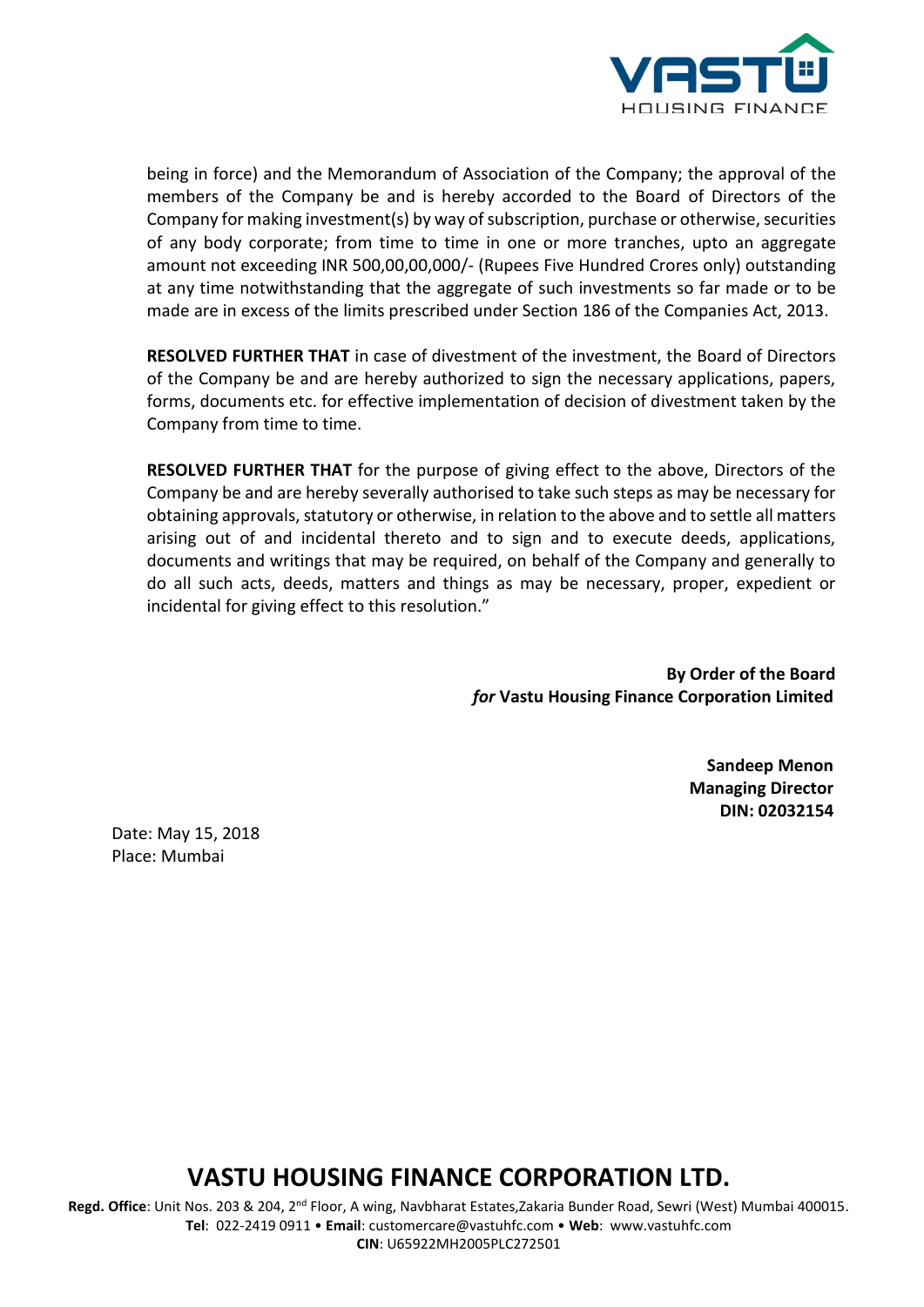![](_page_6_Picture_0.jpeg)

#### **NOTES**

**1. A MEMBER ENTITLED TO ATTEND AND VOTE AT THE GENERAL MEETING IS ENTITLED TO APPOINT A PROXY TO ATTEND AND VOTE INSTEAD OF HIMSELF AND THE PROXY NEED NOT BE A MEMBER OF THE COMPANY. A PROXY IN ORDER TO BE EFFECTIVE MUST BE DEPOSITED AT THE REGISTERED OFFICE OF THE COMPANY NOT LESS THAN 48 HOURS BEFORE THE COMMENCEMENT OF THE MEETING.**

**A PERSON CAN ACT AS A PROXY ON BEHALF OF MEMBERS NOT EXCEEDING FIFTY AND HOLDING IN THE AGGREGATE NOT MORE THAN TEN PERCENT OF THE TOTAL SHARE CAPITAL OF THE COMPANY CARRYING VOTING RIGHTS. A MEMBER HOLDING MORE THAN TEN PERCENT OF THE TOTAL SHARE CAPITAL OF THE COMPANY CARRYING VOTING RIGHTS MAY APPOINT A SINGLE PERSON AS PROXY AND SUCH PERSON SHALL NOT ACT AS A PROXY FOR ANY OTHER PERSON OR SHAREHOLDER***. A blank proxy form is annexed herewith.*

**PROXIES SHALL BE EXCLUDED FOR DETERMINING THE QUORUM.**

- 2. A proxy shall not have the right to speak and shall not be entitled to vote except on a poll.
- 3. Corporate members intending to send their authorized representatives to attend the Meeting are requested to submit to the Company a certified copy of the Board Resolution authorizing their representatives to attend and vote on their behalf at the Annual General Meeting.
- 4. An Explanatory Statement pursuant to Section 102 of the Companies Act, 2013 in respect of items of special business is annexed hereto and forms part of this notice.
- 5. The route map for reaching the venue of the Annual General Meeting is annexed hereto and forms part of this notice.
- 6. Members / Proxies are requested to bring their copies of Annual Report at the time of attending the meeting.
- 7. Members / Proxies are requested to bring their duly filled in Attendance Slip, at the time of attending the Meeting. *A blank Attendance Slip is annexed herewith.*
- 8. Brief Profile of Directors seeking appointment/ re-appointment at this Annual General Meeting, as required under the Secretarial Standards-2 on General Meetings, is annexed herewith and forms part of this Notice.

# **VASTU HOUSING FINANCE CORPORATION LTD.**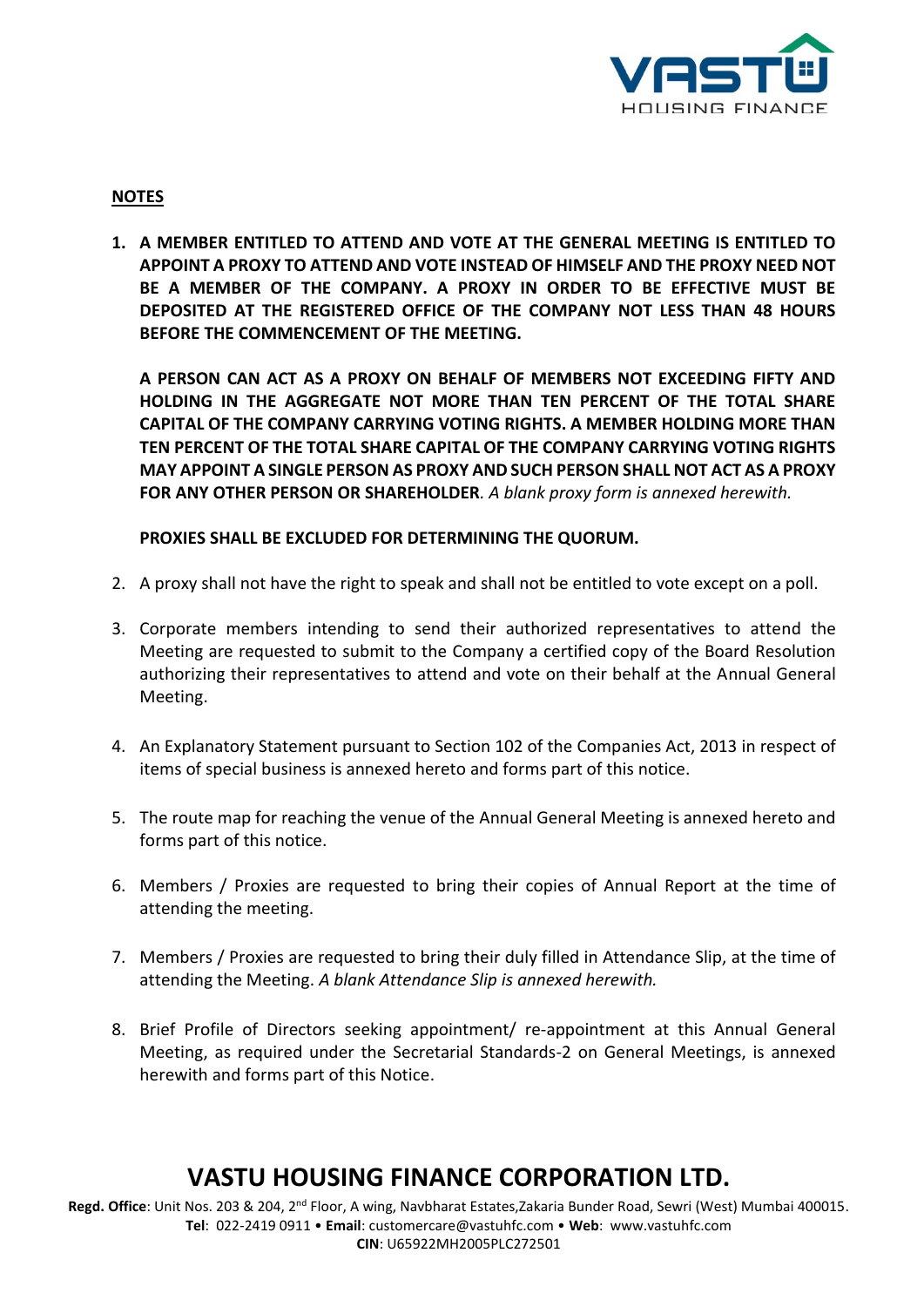![](_page_7_Picture_0.jpeg)

- 9. All the documents referred to the in Notice and Explanatory Statement are open for inspection of the members at the registered office of the Company on all working days during business hours and will also be available at the venue during the continuance of the meeting.
- 10. Register of Directors and Key Managerial Personnel and their Shareholding maintained under Section 170 of the Companies Act, 2013 as well as the Register of Contracts or Arrangements in which Directors are interested maintained under Section 189 of the Companies Act, 2013 will be kept open for inspection at the venue during the continuance of the meeting.

**By Order of the Board**  *for* **Vastu Housing Finance Corporation Limited**

> **Sandeep Menon Managing Director DIN: 02032154**

**Date:** May 15, 2018 **Place:** Mumbai

## **VASTU HOUSING FINANCE CORPORATION LTD.**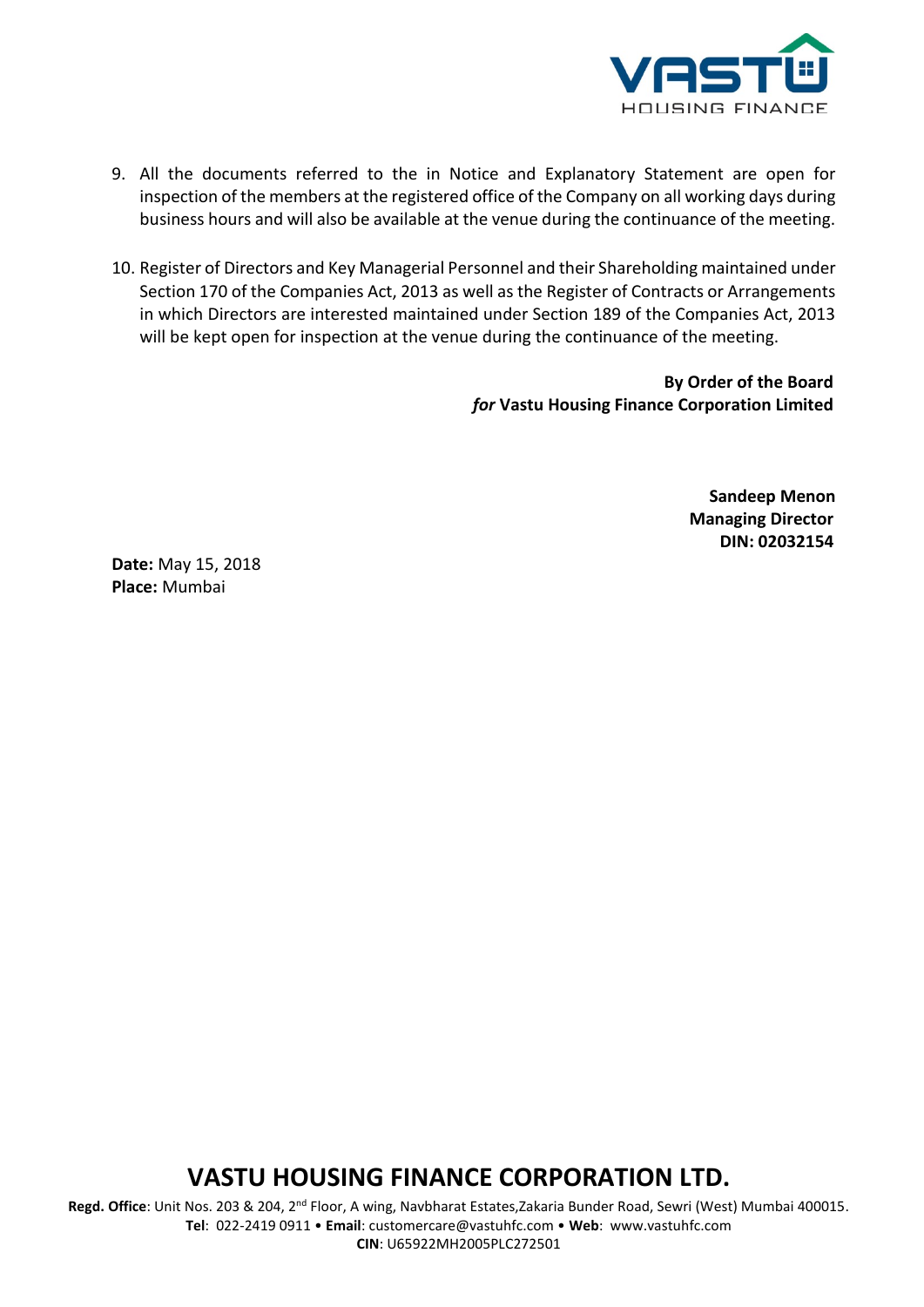![](_page_8_Picture_0.jpeg)

### **EXPLANATORY STATEMENT UNDER SECTION 102 OF THE COMPANIES ACT, 2013**

### **Item no. 4 - Re-appointment of Mr. Sandeep Menon (DIN 02032154) as the Managing Director for a term of 5 years and approval of remuneration**

Mr. Sandeep Menon (DIN 02032154) had been appointed as Managing Director of the Company on 26th August 2015 to hold office for a period of 3 consecutive years which is due to expire on 25<sup>th</sup> August, 2018. The Board of Directors of the Company (the 'Board'), at their meeting held on 27<sup>th</sup> April, 2018 have, subject to the approval of the members, approved and recommended reappointment of Mr. Sandeep Menon for a further period of 5 consecutive years commencing from 26<sup>th</sup> August, 2018 till 25<sup>th</sup> August, 2023 at a remuneration as under for a period of 3 (Three) consecutive years commencing from 26th August, 2018 till 25th August, 2021:

| Sr.<br>No. | <b>Particulars</b>                 | <b>Amount</b><br>(in INR) |  |
|------------|------------------------------------|---------------------------|--|
| 1.         | <b>Basic Salary</b>                | 60,00,000                 |  |
| 2.         | <b>House Rent Allowance</b>        | 30,00,000                 |  |
| 3.         | Leave Travel Allowance             | 10,00,000                 |  |
| 4.         | <b>Other Allowance</b>             | 24,91,400                 |  |
| 5.         | <b>Provident Fund Contribution</b> | 7,20,000                  |  |
| 6.         | Gratuity                           | 2,88,600                  |  |
| 7.         | <b>Other Reimbursement</b>         | 15,00,000                 |  |
|            | <b>Total</b>                       | 1,50,00,000               |  |

Mr. Sandeep Menon shall perform such duties as shall from time to time be entrusted to him by the Board of Directors, subject to superintendence, guidance and control of the Board. A brief profile of Mr. Sandeep Menon is attached to this Notice. If the remuneration sought to be paid to Mr. Sandeep Menon exceeds at any time, limits prescribed under the Companies Act, 2013, it would be paid subject to approval of the members by way of a Special Resolution and members to authorize the Directors of the Company and/or the Nomination and Remuneration Committee of the Company to revise the remuneration to be paid to Mr. Sandeep Menon, Managing Director during the currency of his tenure within the limits envisaged under Schedule V to the Companies Act, 2013.

Since the managerial remuneration of Mr. Sandeep Menon for the Financial Year 2017-18 is in excess of the limits specified in Schedule V to the Companies Act, 2013, it is proposed to double the limit as prescribed in Part II - Section II – Part (A) of Schedule V to the Companies Act, 2013; by passing of a Special Resolution by the members at their General Meeting. The Nomination and Remuneration Committee as well as the Board also recommend to the members for their approval, a one-time performance incentive of INR 125 Lakhs to Mr. Sandeep Menon for the financial year 2017-18.

## **VASTU HOUSING FINANCE CORPORATION LTD.**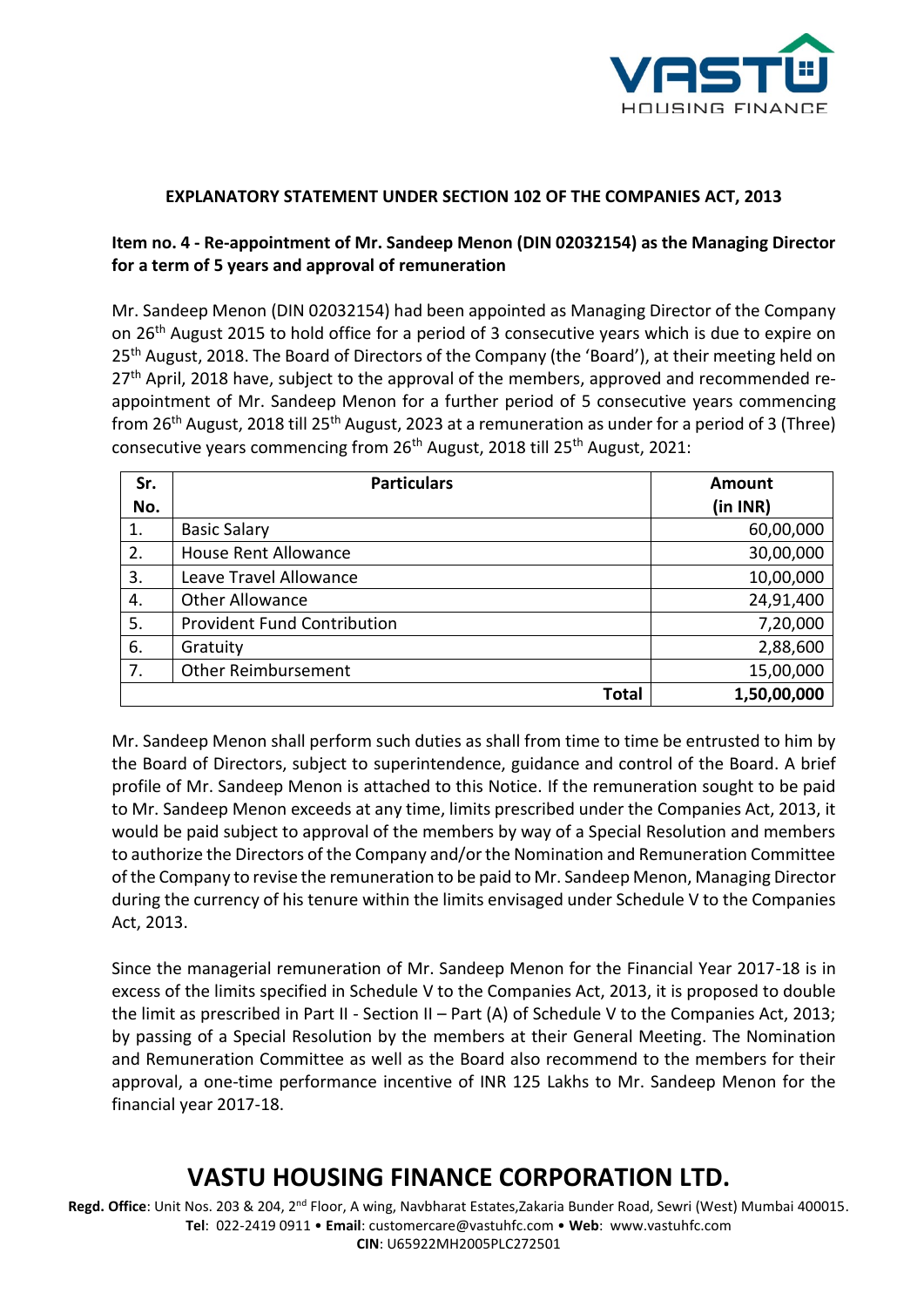![](_page_9_Picture_0.jpeg)

Except for Mr. Sandeep Menon, none of the other Directors and Key Managerial Personnel (KMP) of the Company or their relatives are concerned or interested, financial or otherwise, in the resolution set out at Item No 4.

The Board recommends the resolution as set out in Item No. 4 of the accompanying notice for the approval of the members of the Company as a Special Resolution.

### **Item Nos. 5 and 6 - Approval of Borrowing limits under Section 180(1)(c) of the Companies Act, 2013 and creation of charge on properties of the Company pursuant to Section 180(1)(a) of the Companies Act, 2013**

In terms of Section 180(1)(c) of the Companies Act, 2013, the Board of Directors of a Public Company cannot, except with the consent of the Company in General Meeting by Special Resolution, borrow monies (apart from temporary loans obtained or to be obtained from the Company's bankers in the ordinary course of business) in excess of the paid-up share capital and free reserves, that is to say reserves not set apart for any specific purpose.

The members of the Company at their Annual General Meeting held on  $10<sup>th</sup>$  May, 2017 have authorised the Board to borrow upto INR 1,000 Crores. Considering the Company's future growth plans, it is considered desirable that the members accord their consent to the Board of Directors and/or any committee thereof to borrow up to a sum not exceeding INR 2,000 Crores, notwithstanding that such amount may exceed the paid-up share capital and free reserves of the Company.

The proposed borrowings by the Company, if required, is to be secured by mortgage or charge on all or any of the movable or immovable or any other tangible and intangible assets / properties of the Company (both present & future), in favour of any lender including the financial institutions / banks / debenture trustees etc. in such form, manner and ranking as may be determined by the Board of Directors and/ or any Committee thereof of the Company from time to time, in consultation with the lender(s).

The mortgage and / or charge on any of the movable and / or immovable or any other tangible and intangible assets / properties and / or the whole or any part of the undertaking(s) of the Company, to secure borrowings of the Company with a power to the charge holders to take over the management of the business of the Company in certain events of default, may be regarded as disposal of the Company's undertaking(s) within the meaning of Section 180(1)(a) of the Companies Act, 2013.

The resolutions contained in Item nos. 5 and 6 of the accompanying Notice, accordingly, seek members' approval for increasing the borrowing limits and disposal of the Company's undertaking(s) by creation of mortgage / charge etc. thereon and for authorizing the Board of

# **VASTU HOUSING FINANCE CORPORATION LTD.**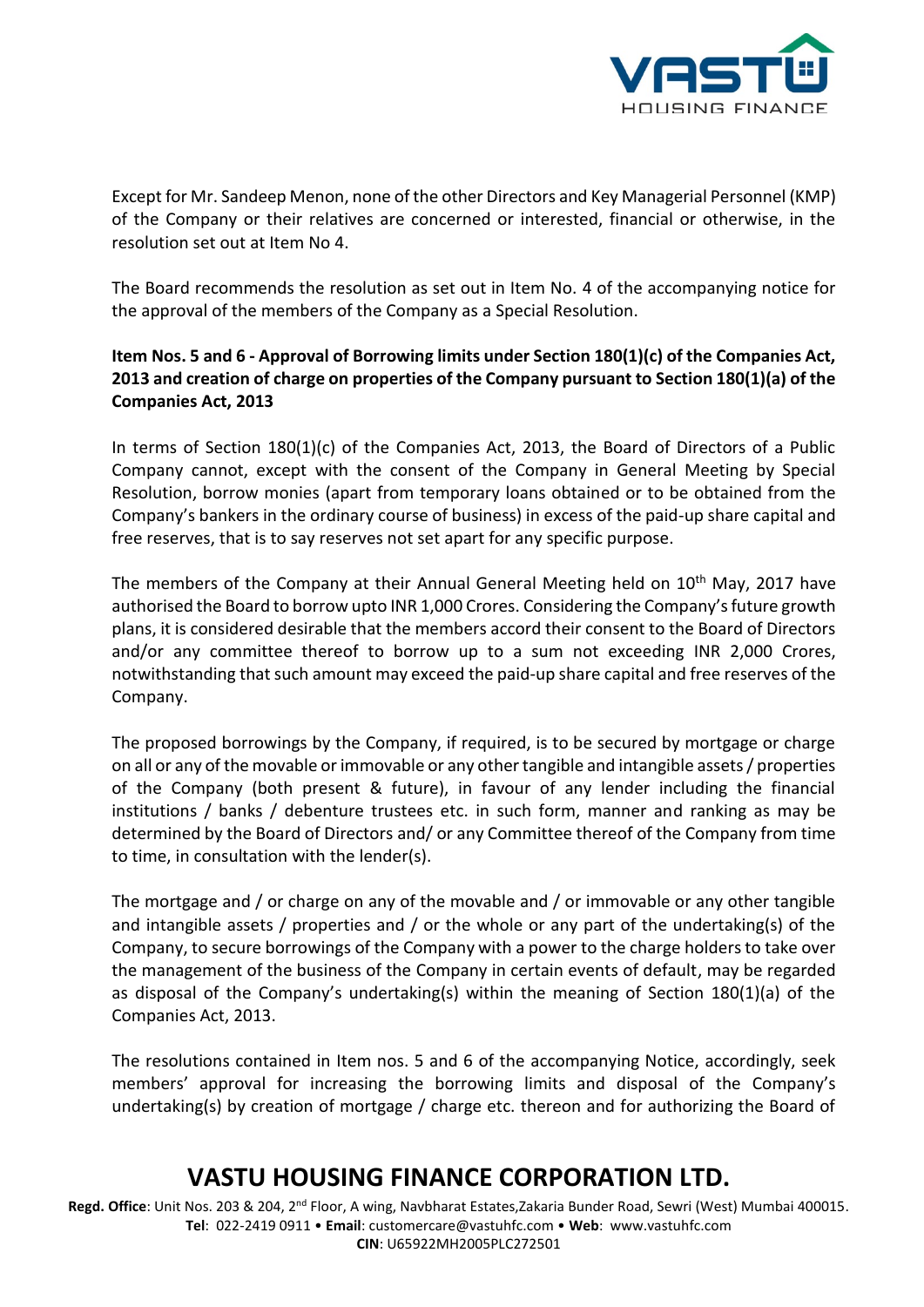![](_page_10_Picture_0.jpeg)

Directors of the Company to complete all the formalities in connection with the increase in the borrowing limits and creating charge on Company's properties, respectively.

None of the Directors, Key Managerial Personnel of Company or their relatives are, concerned or interested (financial or otherwise) in the said resolution. The Board recommends the resolutions as set out in Item Nos. 5 & 6 of the accompanying notice for the approval of the members of the Company as Special Resolutions.

### **Item No. 7 - Private Placement of Non-convertible Debentures and/or other Debt securities**

In order to provide the necessary flexibility of structuring the borrowings of the Company, it is proposed to borrow and raise by issue of Secured Redeemable Non-Convertible Debentures / Bonds ("NCDs") on private placement basis, as may be appropriate and as specified in the approvals, from both Indian and International markets. The Board at its meeting held on 27<sup>th</sup> April, 2018, recommended members to provide their consent to the Board of Directors or any Committee of the Board; to borrow and raise funds by issue of NCDs on private placement basis, up to an amount not exceeding INR 2,000 Crores (Rupees Two Thousand Crores only) under Sections 42 and 71 read with section 179 of the Companies Act, 2013. Such issue shall be subject to overall borrowing limits of INR 2,000 Crores as approved by members and will be issued in terms of the provisions of the Companies Act, 2013, Articles of Association of the Company and Securities and Exchange Board of India (Issue and Listing of Debt Securities) Regulations, 2008, as amended from time to time and other applicable laws, if any.

Pursuant to Sections 42 and 71 of the Companies Act, 2013 read with Rule 14 of the Companies (Prospectus and Allotment of Securities) Rules, 2014, as amended from time to time, a Company offering or making an invitation to subscribe to NCDs on a private placement basis is required to obtain prior approval of the shareholders by way of a Special Resolution. For NCDs, it shall be sufficient if the company passes an omnibus Special Resolution only once in a year for all the offers or invitation for such NCDs during the year. Thus such approval by way of special resolution shall be valid for a period of One year starting from the date of the special resolution for all offers and invitations for such NCDs to be made during the year. Accordingly, it is proposed to raise funds through Private Placement of NCDs in one or more tranches during the year starting from the date of this Annual General Meeting until 15<sup>th</sup> May, 2018. Such NCDs shall be issued to such person or persons, who may or may not be the members of the Company, as the Board or any duly constituted Committee of the Board or such other authority as may be approved by the Shareholders / Board, may think fit and proper.

The resolution contained in Item no. 7 of the accompanying Notice, accordingly, seeks members' approval by way of a Special Resolution for raising funds through Private Placement of NCDs in one or more tranches during period of one year as aforesaid and authorizing the Board of Directors (or any duly constituted Committee of the Board or such other authority as may be

## **VASTU HOUSING FINANCE CORPORATION LTD.**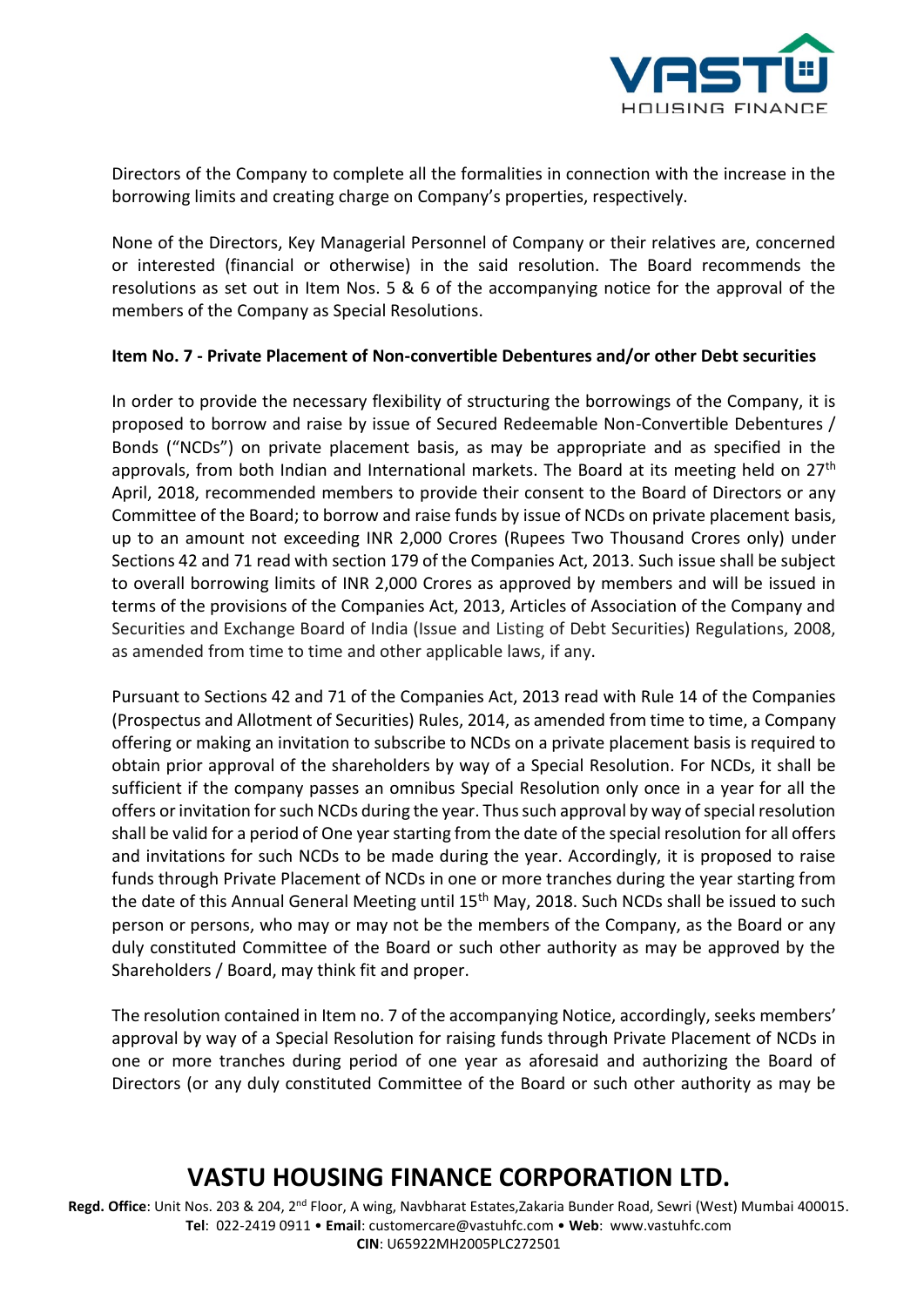![](_page_11_Picture_0.jpeg)

approved by the Board) of the Company to complete all the formalities in connection with the issue and allotment of NCDs.

None of the Directors, Key Managerial Personnel of Company or their relatives are, concerned or interested (financial or otherwise) in the said resolution. The Board recommends the resolution as set out in Item No. 7 of the accompanying notice for the approval of the members of the Company as a Special Resolution.

#### **Item No. 8 - Authority to make Investments under Section 186 of the Companies Act, 2013**

Pursuant to the provisions of Section 186 of the Companies Act, 2013, the Board of Directors need to obtain prior approval of members by way of a Special Resolution, in case the amount of investments to be made by a Housing Finance Company is more than 60% of the paid up share capital, free reserves and securities premium account or 100% of free reserves and securities premium account, whichever is higher.

Accordingly, the Board of Directors of the Company proposes to obtain approval of shareholders by way of a Special Resolution for an amount not exceeding INR 5,00,00,00,000/- (Rupees Five Hundred Crores only) outstanding at any time notwithstanding that outstanding investments are in excess of the limits prescribed under Section 186 of the Companies Act, 2013.

None of the Directors, Key Managerial Personnel of Company or their relatives are, concerned or interested (financial or otherwise) in the said resolution.

The Board recommends the resolution as set out in Item No. 8 of the accompanying notice for the approval of the members of the Company as a Special Resolution.

> **By Order of the Board**  *for* **Vastu Housing Finance Corporation Limited**

**Date:** May 15, 2018 **Managing Director Place:** Mumbai **DIN: 02032154**

**Sandeep Menon**

## **VASTU HOUSING FINANCE CORPORATION LTD.**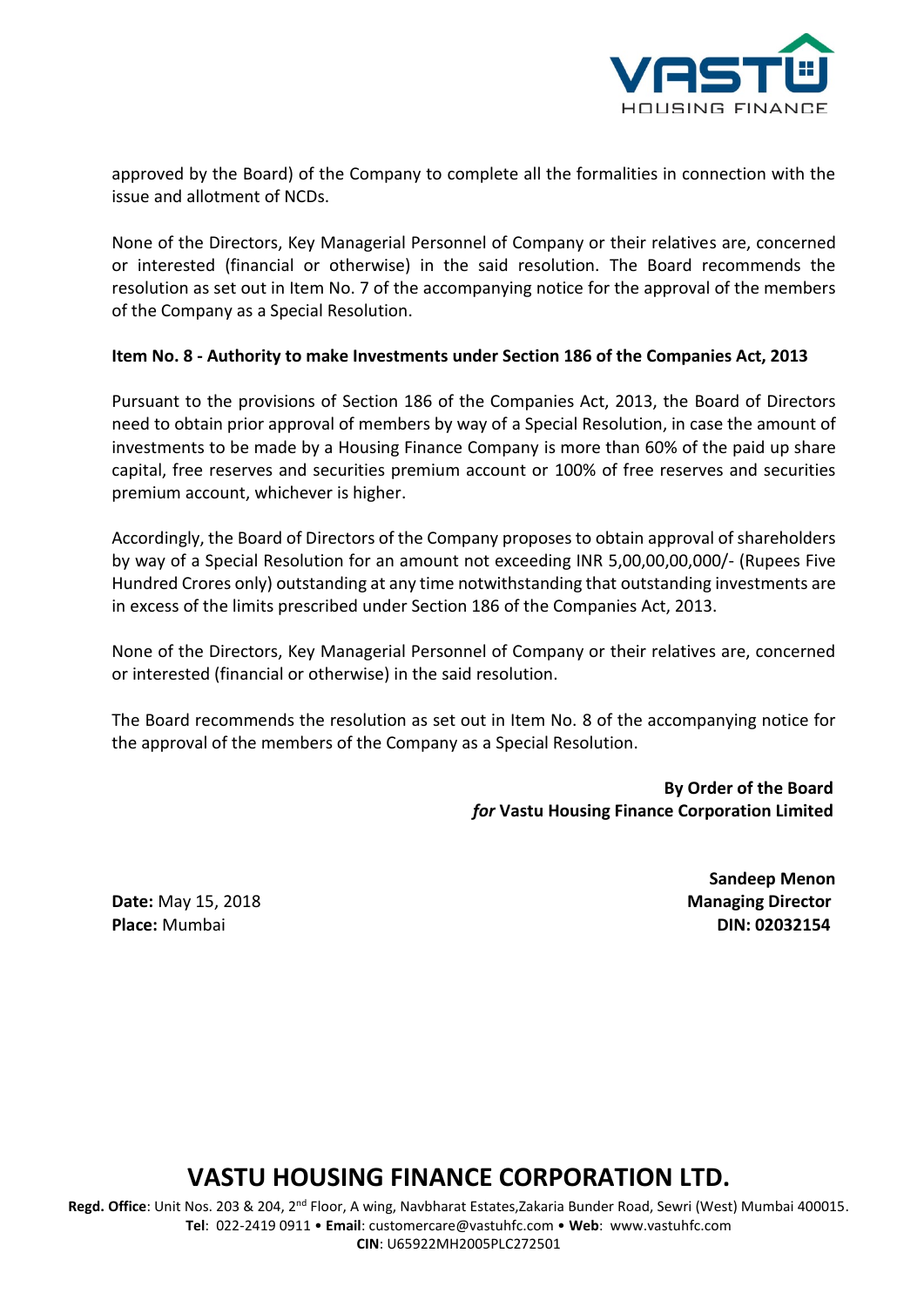![](_page_12_Picture_0.jpeg)

### **Brief profile of Directors seeking re-appointment at the Annual General Meeting scheduled to be held on 16th May, 2018**

| <b>Name of Director</b>    | Mr. Sandeep Menon                                                                                                                                                                                                                                                                                                                                                                                                                          | Mr. Sudhir Variyar                                                                                                                                                                                                                                                                                                                                                                                                                                                                                                                                                                                                                                                                                                                                                                                                                |
|----------------------------|--------------------------------------------------------------------------------------------------------------------------------------------------------------------------------------------------------------------------------------------------------------------------------------------------------------------------------------------------------------------------------------------------------------------------------------------|-----------------------------------------------------------------------------------------------------------------------------------------------------------------------------------------------------------------------------------------------------------------------------------------------------------------------------------------------------------------------------------------------------------------------------------------------------------------------------------------------------------------------------------------------------------------------------------------------------------------------------------------------------------------------------------------------------------------------------------------------------------------------------------------------------------------------------------|
| <b>DIN</b>                 | 02032154                                                                                                                                                                                                                                                                                                                                                                                                                                   | 00168672                                                                                                                                                                                                                                                                                                                                                                                                                                                                                                                                                                                                                                                                                                                                                                                                                          |
| <b>Designation</b>         | <b>Managing Director</b>                                                                                                                                                                                                                                                                                                                                                                                                                   | Nominee Director                                                                                                                                                                                                                                                                                                                                                                                                                                                                                                                                                                                                                                                                                                                                                                                                                  |
| Date of Birth (Age)        | 22 <sup>nd</sup> November, 1972 (45                                                                                                                                                                                                                                                                                                                                                                                                        | $1st$ August, 1970 (47 years)                                                                                                                                                                                                                                                                                                                                                                                                                                                                                                                                                                                                                                                                                                                                                                                                     |
|                            | years)                                                                                                                                                                                                                                                                                                                                                                                                                                     |                                                                                                                                                                                                                                                                                                                                                                                                                                                                                                                                                                                                                                                                                                                                                                                                                                   |
| of<br>first<br><b>Date</b> | 25 <sup>th</sup> January, 2014                                                                                                                                                                                                                                                                                                                                                                                                             | 26 <sup>th</sup> August, 2015                                                                                                                                                                                                                                                                                                                                                                                                                                                                                                                                                                                                                                                                                                                                                                                                     |
| appointment on the         |                                                                                                                                                                                                                                                                                                                                                                                                                                            |                                                                                                                                                                                                                                                                                                                                                                                                                                                                                                                                                                                                                                                                                                                                                                                                                                   |
| <b>Board</b>               |                                                                                                                                                                                                                                                                                                                                                                                                                                            |                                                                                                                                                                                                                                                                                                                                                                                                                                                                                                                                                                                                                                                                                                                                                                                                                                   |
| <b>Qualifications</b>      | LLB (Hons), PGDBM (MBA)                                                                                                                                                                                                                                                                                                                                                                                                                    | Engineering degree from IT-BHU and                                                                                                                                                                                                                                                                                                                                                                                                                                                                                                                                                                                                                                                                                                                                                                                                |
|                            | with specialization in                                                                                                                                                                                                                                                                                                                                                                                                                     | post-graduation in management                                                                                                                                                                                                                                                                                                                                                                                                                                                                                                                                                                                                                                                                                                                                                                                                     |
|                            | Marketing, Masters in                                                                                                                                                                                                                                                                                                                                                                                                                      | from IIM, Kolkata                                                                                                                                                                                                                                                                                                                                                                                                                                                                                                                                                                                                                                                                                                                                                                                                                 |
|                            | Management Sciences (MMS)                                                                                                                                                                                                                                                                                                                                                                                                                  |                                                                                                                                                                                                                                                                                                                                                                                                                                                                                                                                                                                                                                                                                                                                                                                                                                   |
| <b>Experience</b>          | A senior Banker with over 19<br>years of experience across<br>Sales and Marketing, Product<br>Management, Collections and<br>Risk<br>Managements<br>with<br>various country level business<br>leadership<br>roles<br>across<br>Commercial vehicles,<br>Auto<br>finance, SME<br>lending<br>at<br>Standard Chartered Bank, Head<br>of Retails Assets at Indiabulls,<br>Director and Head of Retails<br>Assets for Barclays Bank in<br>India. | He has Worked in the Indian financial<br>services sector including private<br>equity for over 17 years. He has had<br>experience<br>diverse<br>across<br>banking,<br>investment<br>structured<br>finance, corporate finance and credit<br>rating. He has a strong investment<br>track record and has lead the deal<br>cycle of origination, evaluation,<br>investment, monitoring and exits. He<br>has deep industry knowledge across<br>a wide range of sectors including<br>financial services, telecom, energy,<br>infrastructure, metals and mining.<br>He has worked earlier as a senior<br>Senior Director at ICICI Venture. In<br>this capacity, Sudhir led investments<br>in the financial services and energy<br>the<br>and<br>was<br>part<br>of<br>sectors<br>Committee<br><b>ICICI</b><br>Investment<br>at<br>Venture. |
| Shareholding in the        | He is holding 0.40% of the paid-                                                                                                                                                                                                                                                                                                                                                                                                           | He is a representative of Plenty                                                                                                                                                                                                                                                                                                                                                                                                                                                                                                                                                                                                                                                                                                                                                                                                  |
| Company                    | up capital of the Company                                                                                                                                                                                                                                                                                                                                                                                                                  | Private Equity Fund I Ltd. Plenty                                                                                                                                                                                                                                                                                                                                                                                                                                                                                                                                                                                                                                                                                                                                                                                                 |
|                            | jointly with his wife Mrs. Jeeja                                                                                                                                                                                                                                                                                                                                                                                                           | Private Fund I Ltd is holding 77.13%                                                                                                                                                                                                                                                                                                                                                                                                                                                                                                                                                                                                                                                                                                                                                                                              |
|                            | Menon.                                                                                                                                                                                                                                                                                                                                                                                                                                     | of the paid-up share capital of the                                                                                                                                                                                                                                                                                                                                                                                                                                                                                                                                                                                                                                                                                                                                                                                               |
|                            |                                                                                                                                                                                                                                                                                                                                                                                                                                            | Company.                                                                                                                                                                                                                                                                                                                                                                                                                                                                                                                                                                                                                                                                                                                                                                                                                          |

# **VASTU HOUSING FINANCE CORPORATION LTD.**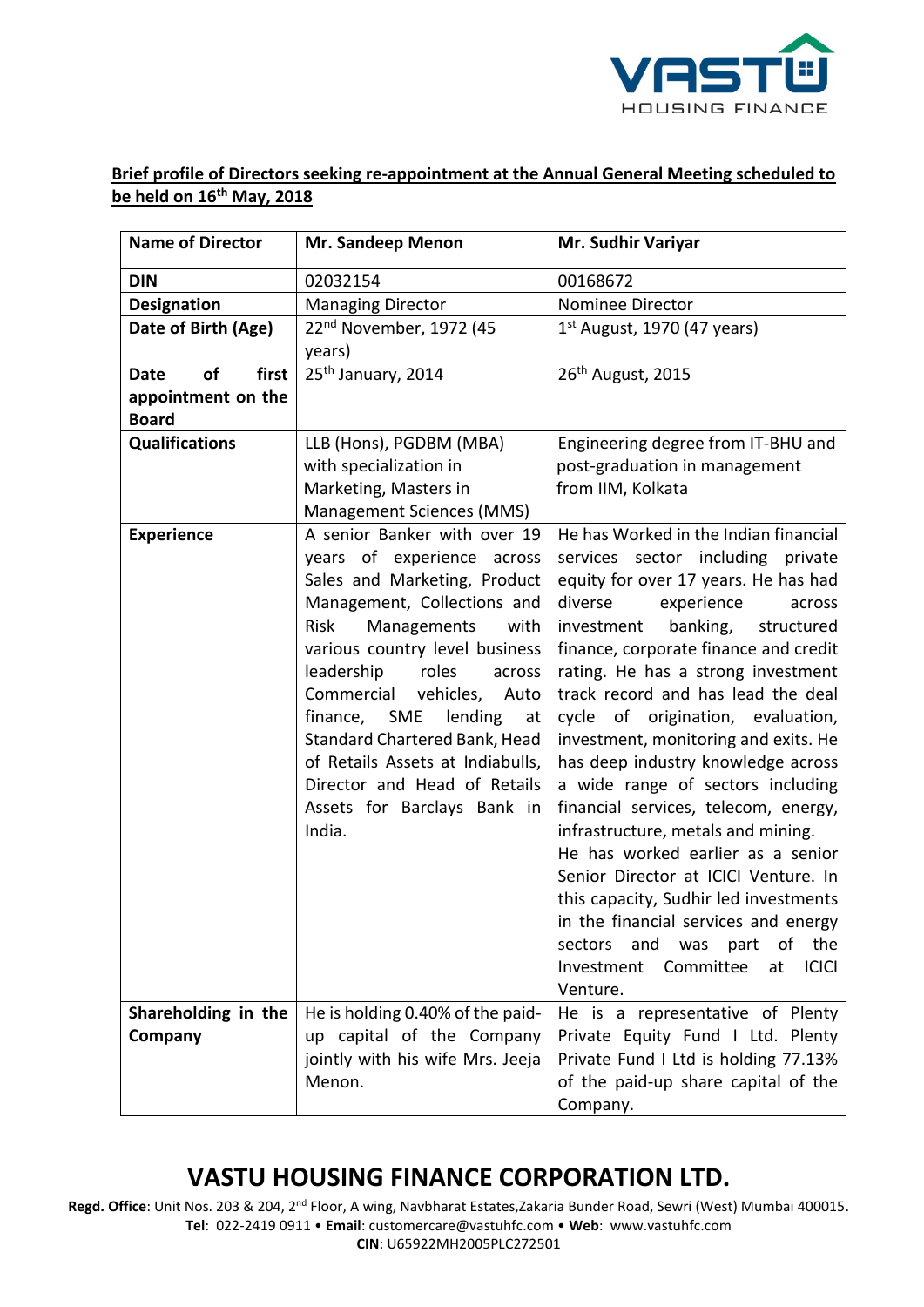![](_page_13_Picture_0.jpeg)

| Number of meeting                     | Board Meetings attended: 4                | Board Meetings attended: 4             |
|---------------------------------------|-------------------------------------------|----------------------------------------|
| οf<br>the<br><b>Board</b>             | Board Meetings held during his            | Board Meetings held during his         |
| attended during the                   | tenure: 4                                 | tenure: 4                              |
| FY 2017-18/ Number                    |                                           |                                        |
| of<br>meetings<br>held                |                                           |                                        |
| during the tenure of                  |                                           |                                        |
| <b>Director</b>                       |                                           |                                        |
| Directorships held in                 | Nil                                       | <b>Multiples Alternate Asset</b><br>1. |
| other Companies as                    |                                           | Management Private Limited             |
| on date                               |                                           | 2. Delhivery Private Limited           |
|                                       |                                           | 3. Vikram Hospital (Bengaluru)         |
|                                       |                                           | <b>Private Limited</b>                 |
| <b>of</b><br><b>Particulars</b>       | Nil                                       | Nil                                    |
| <b>Committee</b>                      |                                           |                                        |
| Chairmanship/                         |                                           |                                        |
| Membership held in                    |                                           |                                        |
| other Companies                       |                                           |                                        |
| Relationship<br>with                  | No relation                               | No relation                            |
| <b>Directors</b><br>other<br>$\prime$ |                                           |                                        |
| of<br><b>KMP</b><br>the               |                                           |                                        |
| Company                               |                                           |                                        |
| <b>Terms and</b>                      | As per the Companies Act, 2013            | Proposed to be re-appointed as a       |
| <b>Conditions of</b>                  | - Re-appointment for a period             | Director                               |
| appointment/re-                       | of 5 consecutive years and                |                                        |
| appointment                           | approval of remuneration for a            |                                        |
|                                       | period of 3 consecutive years             |                                        |
| Remuneration                          | As approved by the Board at               | Nil                                    |
| sought to be paid                     | their meeting held 27 <sup>th</sup> April |                                        |
|                                       | 2018 and as mentioned in the              |                                        |
|                                       | resolution set out at Item No 4           |                                        |
|                                       | of this Notice                            |                                        |
| Remuneration<br>last                  | <b>INR 250.80 Lakhs</b>                   | Nil                                    |
| during<br><b>FY</b><br>drawn          |                                           |                                        |
| 2017-18                               |                                           |                                        |

## **VASTU HOUSING FINANCE CORPORATION LTD.**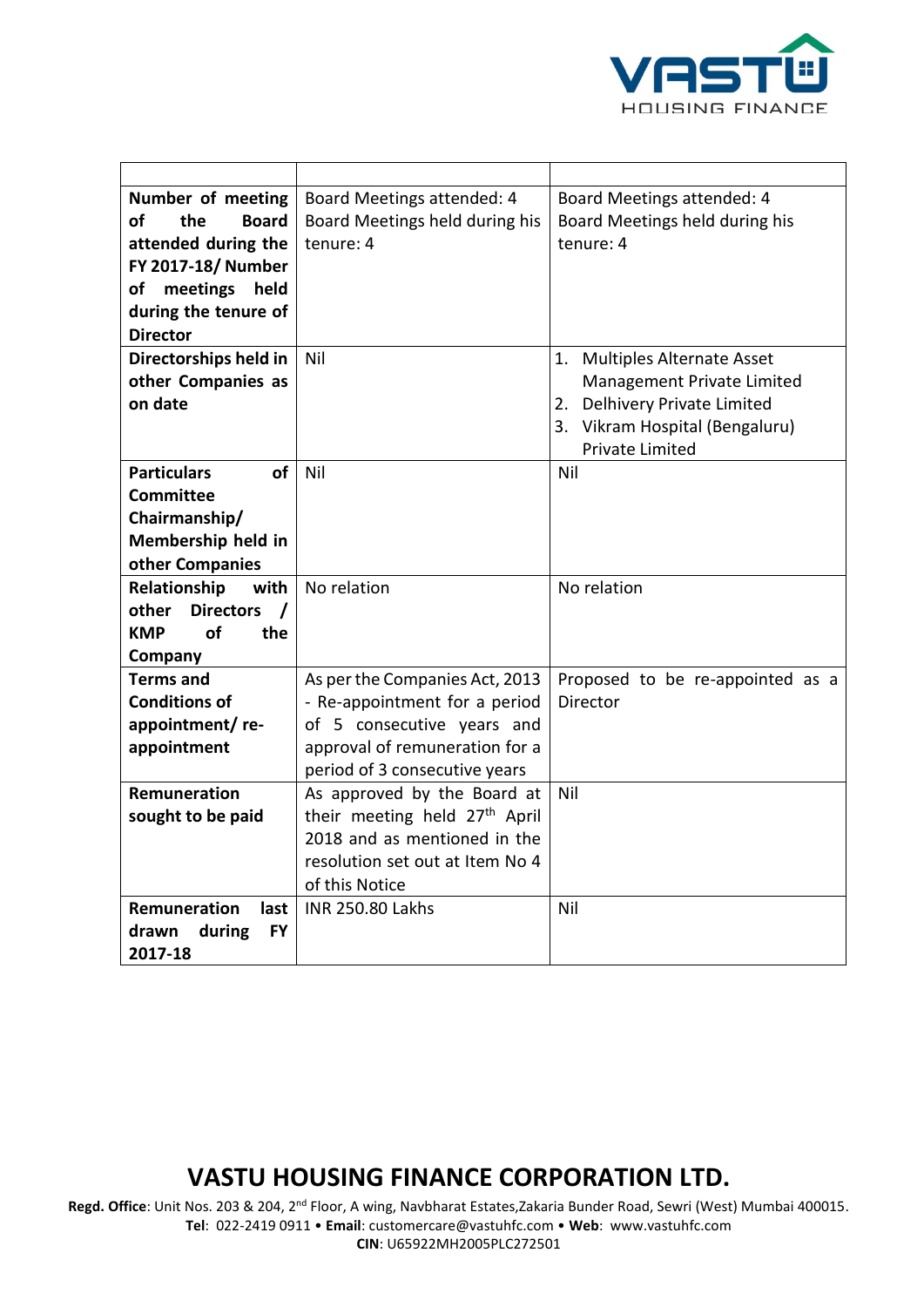![](_page_14_Picture_0.jpeg)

#### **Proxy Form**

[Pursuant to section 105(6) of the Companies Act, 2013 and rule 19(3) of the Companies (Management and Administration) Rules, 2014]

#### **VASTU HOUSING FINANCE CORPORATION LIMITED**

|    |                         | CIN: U65922MH2005PLC272501                                                                                     |  |
|----|-------------------------|----------------------------------------------------------------------------------------------------------------|--|
|    |                         | Registered Office: Unit Nos. 203 & 204, 2 <sup>nd</sup> Floor, A wing, Navbharat Estates, Zakaria Bunder Road, |  |
|    |                         | Sewri (West) Mumbai 400015                                                                                     |  |
|    |                         | Tel. No.: 022 2419 0911                                                                                        |  |
|    | Name of the member (s): |                                                                                                                |  |
|    | Registered address:     |                                                                                                                |  |
|    | E-Mail Id:              |                                                                                                                |  |
|    |                         |                                                                                                                |  |
| 1. |                         | I/ We, being the holder (s) of  shares of the above named company, hereby appoint:                             |  |
|    | Address:                |                                                                                                                |  |
|    |                         |                                                                                                                |  |
|    | him / her               |                                                                                                                |  |
| 2. |                         |                                                                                                                |  |
|    | Address:                |                                                                                                                |  |
|    |                         |                                                                                                                |  |
| 3. | him / her               |                                                                                                                |  |
|    |                         |                                                                                                                |  |
|    | Address:                |                                                                                                                |  |
|    |                         |                                                                                                                |  |

as my/our proxy to attend and vote (on a poll) for me/us and on my/our behalf at the Annual General Meeting of the Company, to be held on Wednesday, May 16, 2018 at 4.00 p.m. at the Registered Office of the Company situated at Unit Nos. 203 & 204, 2<sup>nd</sup> Floor, A wing, Navbharat Estates, Zakaria Bunder Road, Sewri (West) Mumbai 400015 and at any adjournment thereof in respect of such resolutions as are indicated below:

## **VASTU HOUSING FINANCE CORPORATION LTD.**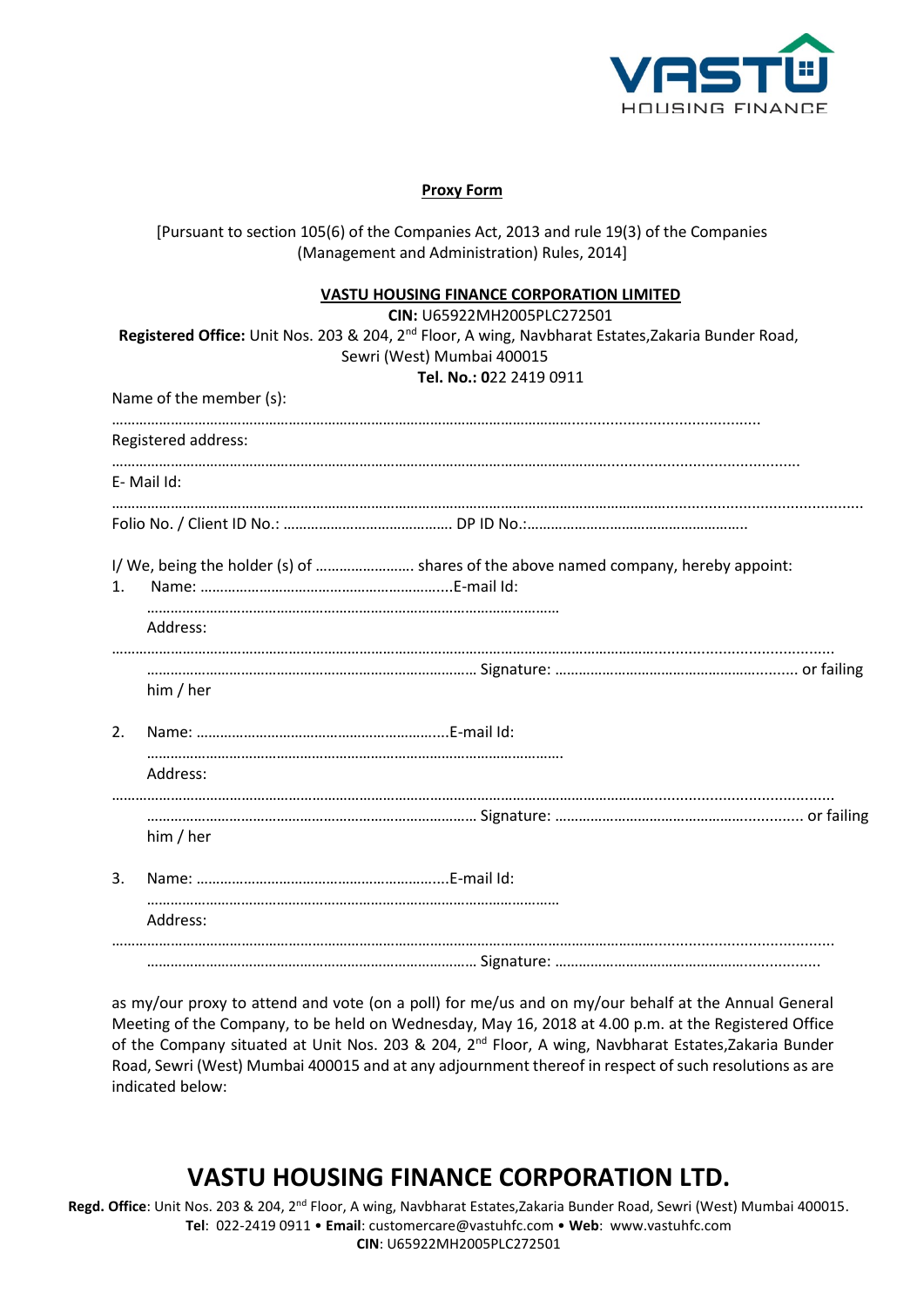![](_page_15_Picture_0.jpeg)

| Sr. No.                  | <b>Resolutions</b>                                                          | For | <b>Against</b> |
|--------------------------|-----------------------------------------------------------------------------|-----|----------------|
| <b>ORDINARY BUSINESS</b> |                                                                             |     |                |
| 1                        | To approve Audited Financial Statements for the year ended 31 <sup>st</sup> |     |                |
|                          | March, 2018 and Directors' Report and Auditors' Report thereon              |     |                |
| $\overline{2}$           | To appoint a director in place of retiring auditors                         |     |                |
| 3                        | To approve ratification of appointment of M/s. T. R. Chadha & Co LLP,       |     |                |
|                          | Chartered Accountants as statutory auditors for a period of 5 years         |     |                |
|                          | <b>SPECIAL BUSINESS</b>                                                     |     |                |
| 4                        | To re-appoint Sandeep Menon as a Managing Director for a term of 5          |     |                |
|                          | years and approval of remuneration                                          |     |                |
| 5                        | To approve Borrowing limits under Section 180(1)(c) of the Companies        |     |                |
|                          | Act, 2013                                                                   |     |                |
| 6                        | To approve Creation of charge on properties of the Company pursuant         |     |                |
|                          | to Section 180(1)(a) of the Companies Act, 2013                             |     |                |
| $\overline{7}$           | To approve Private Placement of Non-convertible Debentures and/or           |     |                |
|                          | other Debt securities                                                       |     |                |
| 8                        | To Authorise for making Investments under Section 186 of the                |     |                |
|                          | Companies Act, 2013                                                         |     |                |

Signed this …… day of……….. 2018

Signature of shareholder …………………………………………………

Affix Re.1/- Revenue Stamp

Signature of Proxy holder(s) ……………………………………………

#### **Notes:**

- 1. Please put tick (√) in the appropriate column against the respective resolutions. If you leave the 'For' or 'Against' column blank against any or all the resolutions, your Proxy will be entitled to vote in the manner as he / she thinks appropriate.
- 2. This Form of Proxy in order to be effective should be duly completed and deposited at the Registered Office of the Company at Unit Nos. 203 & 204, 2<sup>nd</sup> Floor, A wing, Navbharat Estates, Zakaria Bunder Road, Sewri (West) Mumbai 400015, not less than 48 hours before the commencement of the Meeting.

## **VASTU HOUSING FINANCE CORPORATION LTD.**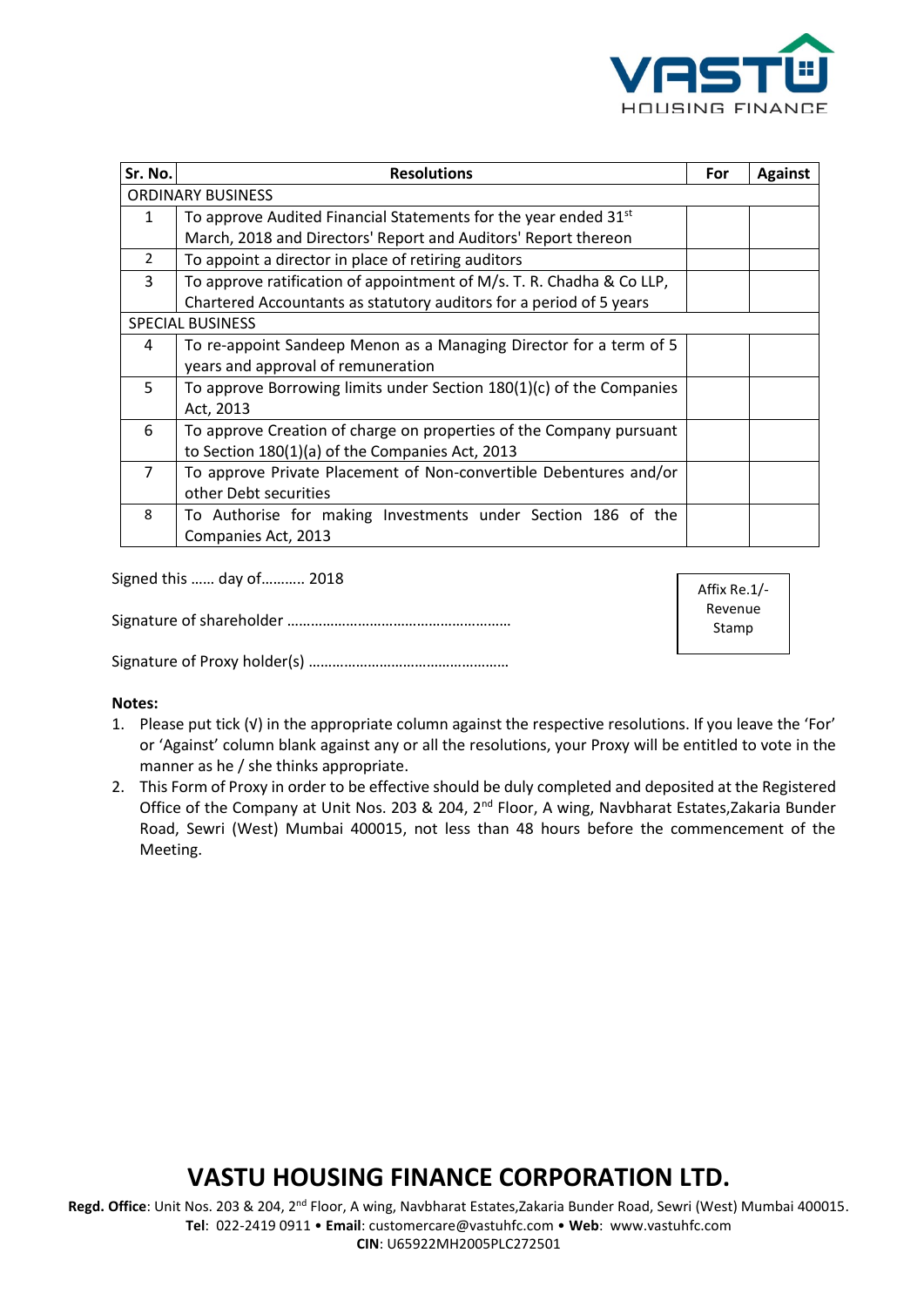![](_page_16_Picture_0.jpeg)

### **ATTENDANCE SLIP OF ANNUAL GENERAL MEETING ('AGM')**

of Shareholders of Vastu Housing Finance Corporation Limited (the 'Company') held on Wednesday, May 16, 2018 at 4.00 pm, at Unit Nos. 203 & 204, 2<sup>nd</sup> Floor, A Wing, Navbharat Estate, Zakaria Bunder Road, Sewri (West), Mumbai - 400 015

*Please fill Attendance Slip and hand it over at the entrance of the meeting hall*

| 1. | Name(s) of Member(s) including joint   |  |
|----|----------------------------------------|--|
|    | holders, if any (in Block Letter(s)    |  |
| 2  | Registered Address of the Sole/First   |  |
|    | named Member                           |  |
| 3. | Registered Folio No./*DP ID No. and    |  |
|    | Client ID No.                          |  |
|    | (*Applicable to Members holding shares |  |
|    | in dematerialized form)                |  |
| 4. | Number of Shares held                  |  |
|    |                                        |  |

I/We hereby record my/our presence at the Annual General Meeting of the Members of Vastu Housing Finance Corporation Limited held on Wednesday, May 16, 2018 at 4.00 pm, at Unit 203 & 204, 2<sup>nd</sup> Floor, A Wing, Navbharat Estate, Zakaria Bunder Road, Sewri (West), Mumbai - 400 015

Signature of Member / Proxy

\_\_\_\_\_\_\_\_\_\_\_\_\_\_\_\_\_\_\_\_\_\_\_

## **VASTU HOUSING FINANCE CORPORATION LTD.**